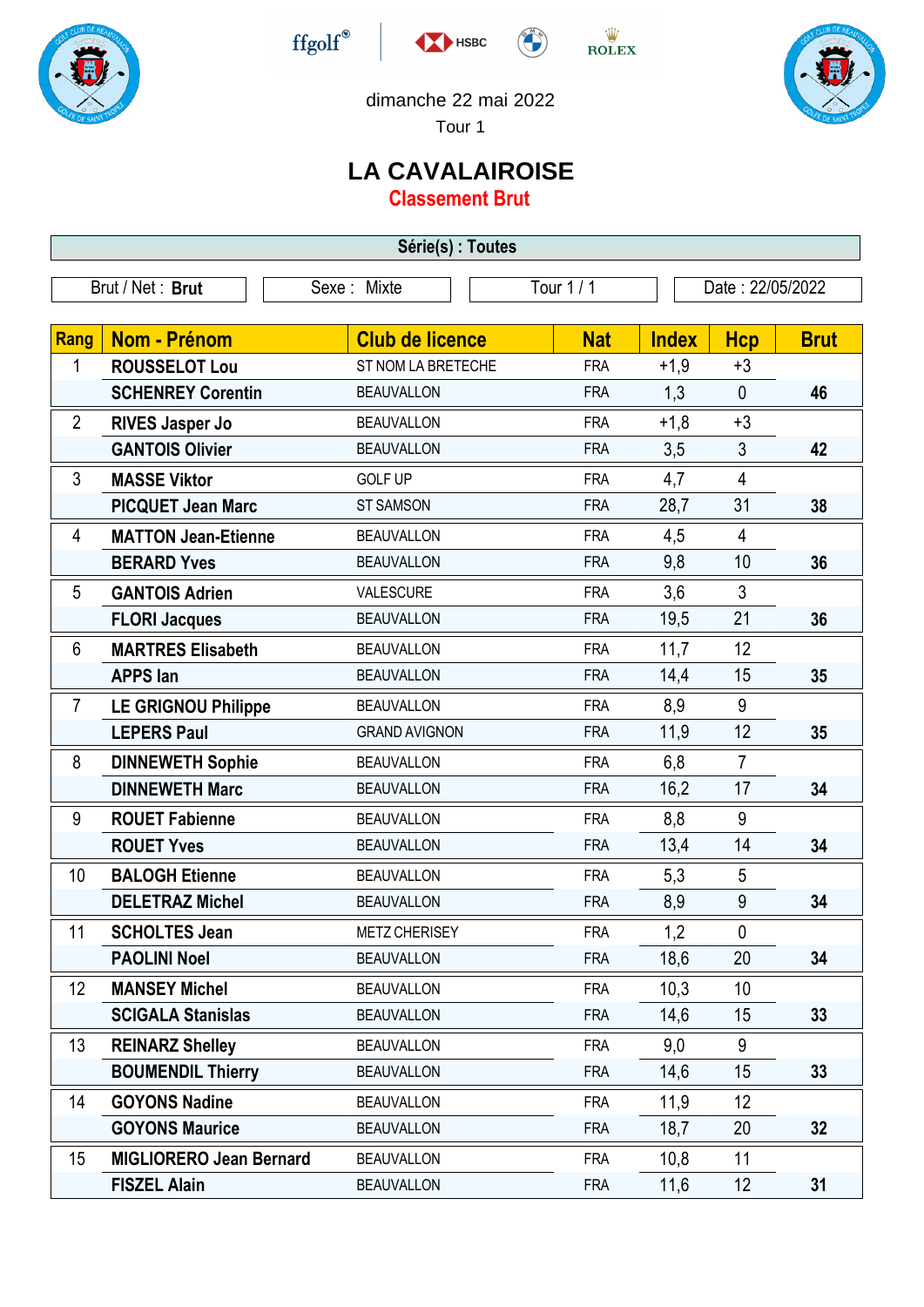| <b>Rang</b> | <b>Nom - Prénom</b>                         | <b>Club de licence</b> | <b>Nat</b> | <b>Index</b> | <b>Hcp</b>     | <b>Brut</b> |
|-------------|---------------------------------------------|------------------------|------------|--------------|----------------|-------------|
| 16          | <b>MATHOT Etienne</b>                       | <b>BEAUVALLON</b>      | <b>FRA</b> | 5,0          | 5              |             |
|             | <b>MATHOT Dominique</b>                     | <b>BEAUVALLON</b>      | <b>FRA</b> | 11,9         | 12             | 31          |
| 17          | <b>GRANDFILS Michel</b>                     | <b>VAUDREUIL</b>       | <b>FRA</b> | 11,6         | 12             |             |
|             | <b>BECLIN Mallory</b>                       | <b>BEAUVALLON</b>      | <b>FRA</b> | 11,8         | 12             | 29          |
| 18          | <b>CAILLON Jerome</b>                       | <b>BEAUVALLON</b>      | <b>FRA</b> | 8,5          | 8              |             |
|             | <b>MASSE Cedric</b>                         | <b>GOLF UP</b>         | <b>FRA</b> | 8,7          | 9              | 29          |
| 19          | <b>PAOLINI Pierre</b>                       | <b>BEAUVALLON</b>      | <b>FRA</b> | 5,8          | 5              |             |
|             | <b>BRIANCOURT Paul</b>                      | <b>PACA</b>            | <b>FRA</b> | 21,2         | 23             | 28          |
| 20          | <b>RODET Claude</b>                         | <b>BEAUVALLON</b>      | <b>FRA</b> | 18,1         | 19             |             |
|             | <b>CRIGNON Xavier</b>                       | <b>BEAUVALLON</b>      | <b>FRA</b> | 19,7         | 21             | 28          |
| 21          | <b>DELSOL Dominique</b>                     | <b>BEAUVALLON</b>      | <b>FRA</b> | 15,1         | 16             |             |
|             | <b>DELSOL Anick</b>                         | <b>BEAUVALLON</b>      | <b>FRA</b> | 24,0         | 25             | 27          |
| 22          | <b>BERAUD Thierry</b>                       | <b>BEAUVALLON</b>      | <b>FRA</b> | 9,4          | 9              |             |
|             | <b>ARCHAMBAULT Jean André</b>               | <b>BEAUVALLON</b>      | <b>FRA</b> | 22,5         | 21             | 27          |
| 23          | <b>CHOMARAT Henry</b>                       |                        |            | 19,2         | 20             |             |
|             | <b>CHOMARAT Simone</b>                      |                        |            | 19,3         | 20             | 27          |
| 24          | <b>PERNOD Sebastien</b>                     | <b>ROQUEBRUNE</b>      | <b>FRA</b> | 8,4          | 8              |             |
|             | <b>MARTINI Christophe</b>                   | <b>STE MAXIME</b>      | <b>FRA</b> | 14,4         | 15             | 27          |
| 25          | <b>PAUMARD Alexandre</b>                    | <b>STE MAXIME</b>      | <b>FRA</b> | 7,3          | $\overline{7}$ |             |
|             | <b>PAUMARD Jean Luc</b>                     | <b>BEAUVALLON</b>      | <b>FRA</b> | 10,5         | 11             | 27          |
| 26          | <b>ORIGET Jean-Bernard</b>                  | <b>BEAUVALLON</b>      | <b>FRA</b> | 12,8         | 13             |             |
|             | <b>ORIGET Arthur</b>                        | <b>BEAUVALLON</b>      | <b>FRA</b> | 28,0         | 30             | 27          |
| 27          | <b>ROUGIE Philippe</b>                      | <b>BEAUVALLON</b>      | <b>FRA</b> | 16,8         | 18             |             |
|             | <b>BENSADOUN Serge</b>                      | <b>BEAUVALLON</b>      | <b>FRA</b> | 20,9         | 22             | 26          |
| 28          | <b>NOTTER Karin</b>                         | <b>BEAUVALLON</b>      | <b>FRA</b> | 12,6         | 13             |             |
|             | <b>NOTTER Alexander</b>                     | <b>BEAUVALLON</b>      | <b>FRA</b> | 21,6         | 23             | 26          |
| 29          | <b>MARUCHEAU DE CHANAUD Thi( ST GERMAIN</b> |                        | <b>FRA</b> | 12,1         | 12             |             |
|             | <b>MIQUELARD Jean-Louis</b>                 | <b>AISSES</b>          | <b>FRA</b> | 15,2         | 16             | 26          |
| 30          | <b>VICTOIRE Véronique</b>                   | <b>BEAUVALLON</b>      | <b>FRA</b> | 14,5         | 15             |             |
|             | <b>VICTOIRE Bertrand</b>                    | <b>BEAUVALLON</b>      | <b>FRA</b> | 17,7         | 19             | 26          |
| 31          | RAVASSE Jean Sébastien                      | <b>BEAUVALLON</b>      | <b>FRA</b> | 17,5         | 19             |             |
|             | <b>RAVASSE Véronique</b>                    | <b>BEAUVALLON</b>      | <b>FRA</b> | 19,0         | 20             | 26          |
| 32          | <b>DEFOND Brigitte</b>                      | <b>STE MAXIME</b>      | <b>FRA</b> | 10,7         | 11             |             |
|             | <b>DEFOND Olivier</b>                       | PACA                   | <b>FRA</b> | 13,5         | 14             | 25          |
| 33          | <b>GOBINO Thierry</b>                       | <b>STE MAXIME</b>      | <b>FRA</b> | 17,6         | 19             |             |
|             | <b>TIERCE Pierre Yves</b>                   | <b>BEAUVALLON</b>      | <b>FRA</b> | 20,6         | 22             | 25          |
| 34          | <b>BERGER Philippe</b>                      | <b>GOUVERNEUR</b>      | <b>FRA</b> | 14,1         | 15             |             |
|             | <b>LEROY Denis</b>                          | CHASSIEU               | <b>FRA</b> | 18,9         | 20             | 25          |
| 35          | <b>MICHEL François</b>                      | <b>BEAUVALLON</b>      | <b>FRA</b> | 7,9          | 8              |             |
|             | <b>OLIVON Agnés</b>                         | <b>BEAUVALLON</b>      | <b>FRA</b> | 23,3         | 24             | 25          |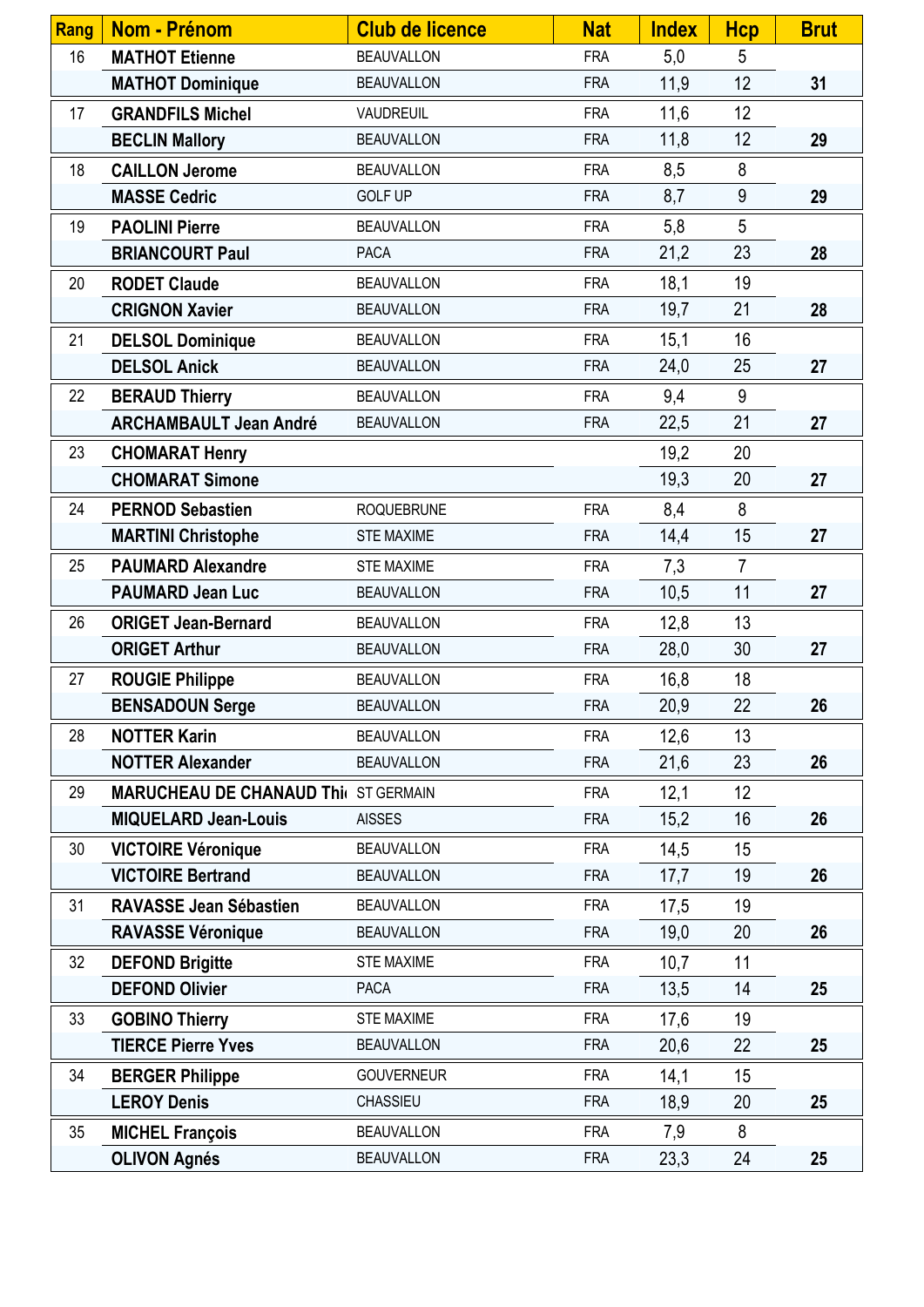| <b>Rang</b> | <b>Nom - Prénom</b>          | <b>Club de licence</b> | <b>Nat</b> | <b>Index</b> | <b>Hcp</b>      | <b>Brut</b> |
|-------------|------------------------------|------------------------|------------|--------------|-----------------|-------------|
| 36          | <b>RISSO Patrick</b>         | <b>BEAUVALLON</b>      | <b>FRA</b> | 15,2         | 16              |             |
|             | <b>REVOLLET Michel</b>       | <b>BEAUVALLON</b>      | <b>FRA</b> | 23,3         | 25              | 25          |
| 37          | <b>SISCO Lionel</b>          | <b>BEAUVALLON</b>      | <b>FRA</b> | 16,3         | 17              |             |
|             | <b>RIEDER David</b>          | <b>L'ESTEREL</b>       | <b>FRA</b> | 24,0         | 26              | 24          |
| 38          | <b>DACHY Régine</b>          | <b>BEAUVALLON</b>      | <b>FRA</b> | 16,0         | 16              |             |
|             | <b>DACHY Michel</b>          | <b>BEAUVALLON</b>      | <b>FRA</b> | 21,9         | 23              | 24          |
| 39          | <b>GOYONS Patricia</b>       | <b>BEAUVALLON</b>      | <b>FRA</b> | 16,9         | 17              |             |
|             | <b>LAVAIRE Romain</b>        | <b>GOLF UP</b>         | <b>FRA</b> | 39           | 39              | 23          |
| 40          | <b>GAY Alain</b>             | <b>BEAUVALLON</b>      | <b>FRA</b> | 17,7         | 19              |             |
|             | <b>SIMON Robert</b>          | <b>BEAUVALLON</b>      | <b>FRA</b> | 19,6         | 21              | 22          |
| 41          | <b>DJEMILI Julien</b>        | <b>STE MAXIME</b>      | <b>FRA</b> | 17,1         | 18              |             |
|             | <b>MIGLIORE Thomas</b>       | <b>PACA</b>            | <b>FRA</b> | 36,1         | 39              | 22          |
| 42          | <b>MAYER Christine</b>       | <b>BEAUVALLON</b>      | <b>FRA</b> | 11,0         | 11              |             |
|             | <b>MAYER Ingo</b>            | <b>BEAUVALLON</b>      | <b>FRA</b> | 25,9         | 28              | 22          |
| 43          | <b>BARTH Hannelore</b>       | <b>BEAUVALLON</b>      | <b>FRA</b> | 10,9         | 11              |             |
|             | <b>VIGE Patrick</b>          | <b>BEAUVALLON</b>      | <b>FRA</b> | 30,7         | 33              | 21          |
| 44          | <b>COLTHOFF Eduard</b>       | <b>BEAUVALLON</b>      | <b>FRA</b> | 12,1         | 12              |             |
|             | <b>COLTHOFF Angélina</b>     | <b>BEAUVALLON</b>      | <b>FRA</b> | 15,3         | 16              | 20          |
| 45          | <b>ADLER Mona</b>            | <b>BEAUVALLON</b>      | <b>FRA</b> | 18,5         | 19              |             |
|             | <b>ADLER Rolf</b>            | <b>BEAUVALLON</b>      | <b>FRA</b> | 27,3         | 29              | 20          |
| 46          | <b>LAPEYRE Michel</b>        | <b>BEAUVALLON</b>      | <b>FRA</b> | 8,4          | 8               |             |
|             | <b>MARAIS Marie Claude</b>   | <b>BEAUVALLON</b>      | <b>FRA</b> | 54           | 38              | 20          |
| 47          | <b>CHARLAT Jean-Paul</b>     | <b>BEAUVALLON</b>      | <b>FRA</b> | 19,9         | 21              |             |
|             | <b>AVET Dominique</b>        | <b>BEAUVALLON</b>      | <b>FRA</b> | 27,1         | 29              | 20          |
| 48          | <b>HANNECART Xavier</b>      | <b>BEAUVALLON</b>      | <b>FRA</b> | 24,0         | 26              |             |
|             | <b>CAUCHOIX Claire</b>       | <b>BEAUVALLON</b>      | <b>FRA</b> | 28,4         | 30              | 20          |
| 49          | <b>MARTINOLLE Guy</b>        | <b>BEAUVALLON</b>      | <b>FRA</b> | 12,3         | 13              |             |
|             | <b>GRANDET Bertil</b>        | <b>GOLF UP</b>         | <b>FRA</b> | 17,6         | 19              | 19          |
| 50          | <b>RIOU Gilbert</b>          | <b>BEAUVALLON</b>      | <b>FRA</b> | 21,0         | 22              |             |
|             | <b>PAPA Jean Jacques</b>     | <b>BEAUVALLON</b>      | <b>FRA</b> | 21,8         | 23              | 19          |
| 51          | <b>TAVERNIER Eric</b>        | <b>BEAUVALLON</b>      | <b>FRA</b> | 23,0         | 25              |             |
|             | <b>PEQUEGNAT Lori</b>        | <b>BEAUVALLON</b>      | <b>FRA</b> | 29,0         | 30              | 18          |
| 52          | <b>BARBOT Claude</b>         | <b>BEAUVALLON</b>      | <b>FRA</b> | 17,6         | 19              |             |
|             | <b>MEUNIER Jean Charles</b>  | <b>BEAUVALLON</b>      | <b>FRA</b> | 26,2         | 28              | 18          |
| 53          | <b>MANSEY Michelle</b>       | <b>BEAUVALLON</b>      | <b>FRA</b> | 26,0         | 27              |             |
|             | <b>FAYOUX Marc</b>           | <b>BEAUVALLON</b>      | <b>FRA</b> | 26,1         | 28              | 18          |
| 54          | <b>WALTER Anita</b>          | <b>BEAUVALLON</b>      | <b>FRA</b> | 20,6         | 21              |             |
|             | <b>PETINELLI Jean-Claude</b> | <b>BEAUVALLON</b>      | <b>FRA</b> | 21,7         | 23              | 18          |
| 55          | <b>GRIFONI Serge</b>         | <b>BEAUVALLON</b>      | <b>FRA</b> | 16,4         | 17              |             |
|             | <b>GRIFONI Mireille</b>      | <b>BEAUVALLON</b>      | <b>FRA</b> | 30,2         | 32 <sub>2</sub> | 18          |